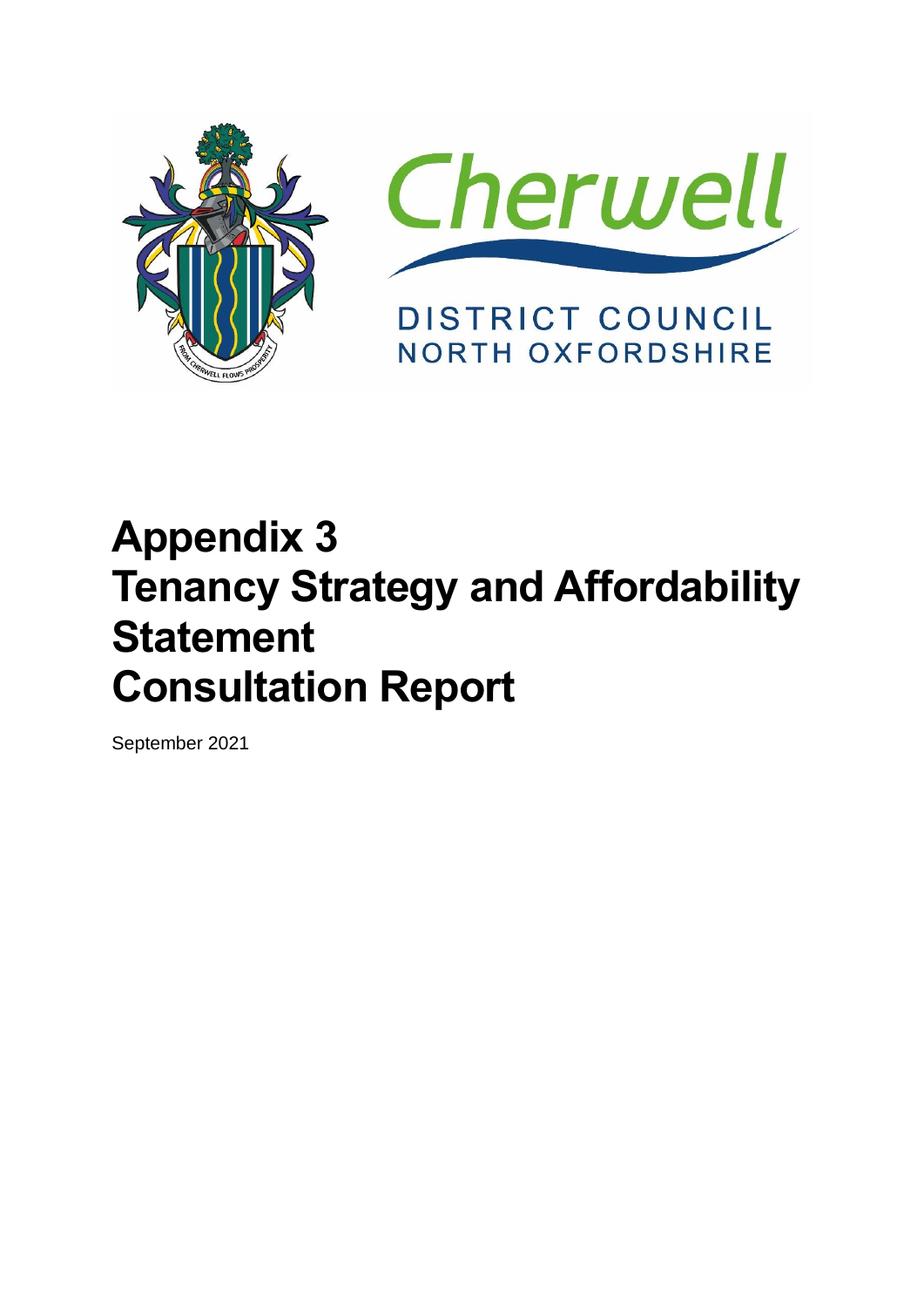# Contents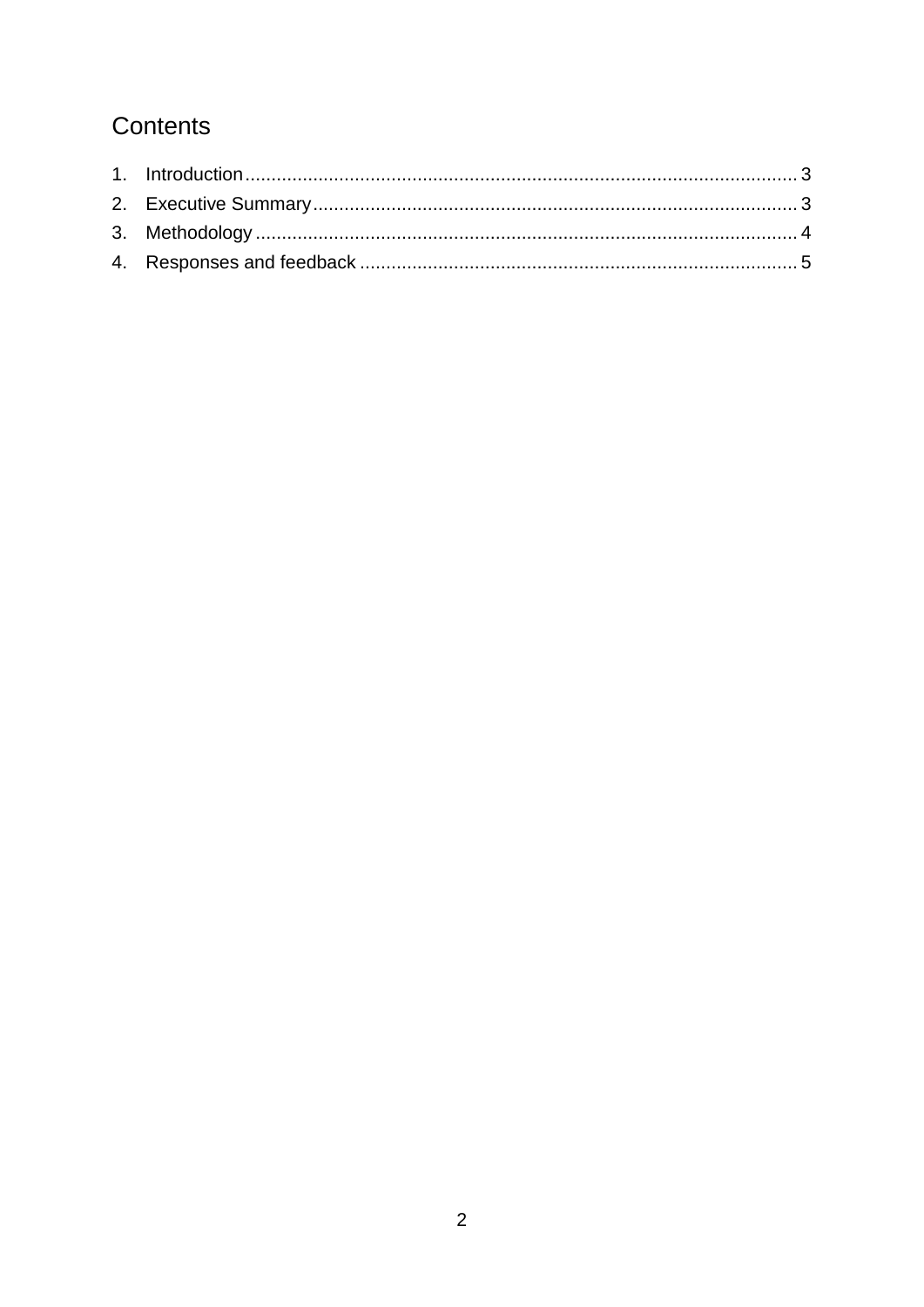# <span id="page-2-0"></span>**1. Introduction**

This report sets out the key findings from Cherwell District Council's draft Tenancy Strategy and Affordability Statement 2021 consultation, which was carried out between 3 August 2021 and 14 September 2021.

The purpose of the consultation was:

- i. To inform the defined audience of the draft Tenancy Strategy and Affordability Statement – the reason for it being produced, the context and the rationale for the content supported by research.
- ii. To gather feedback on the draft strategy (its identified vision, aims and principles) and to use this to inform decision-making.

Consultation was targeted at Registered Providers of social housing, social housing tenants, key stakeholders, service users and providers, as well as Cherwell residents and other interested parties.

Feedback and comments received during the consultation have been considered and used to influence the final strategy which is due for adoption by Cherwell District Council in November 2021.

# <span id="page-2-1"></span>**2. Executive Summary**

In total, the council actively engaged with people on 99 occasions (it's possible that some individuals may have engaged more than once via the survey and the workshops throughout the consultation period). Eighty-two people completed the online survey (the main focus of this report) and 17 Registered Provider representatives attended consultation workshops. In addition, details of the consultation were proactively sent by officers to a range of statutory, voluntary and community sector organisations and faith groups within the Homeless Network as well as 54 Registered Provider contacts. The consultation and online survey were also promoted to the general public via press releases and social media posts, and to housing register applicants via the council's Cherwell HomeChoice website.

The survey responses highlighted that there is strong overall support for the draft strategy's vision and aims. There is also strong support for housing to be genuinely affordable for local people and provided to a good quality standard. A variety of comments have been provided through the survey and these are highlighted in this report, along with officer responses. Officer responses also highlight how corresponding amendments to the strategy will be made where needed.

Whilst it has not been possible, within the scope of the draft Tenancy Strategy and Affordability Statement, to address all comments received, it is important to note that the Housing Strategy 2019-2024 and associated Action Plan; the Housing Allocation Scheme and the Local Plan policies can, and in most cases already do, address the issues raised during this consultation.

In response to the consultation feedback, minor changes have been made to the draft Tenancy Strategy and Affordability Statement to make sure that the council's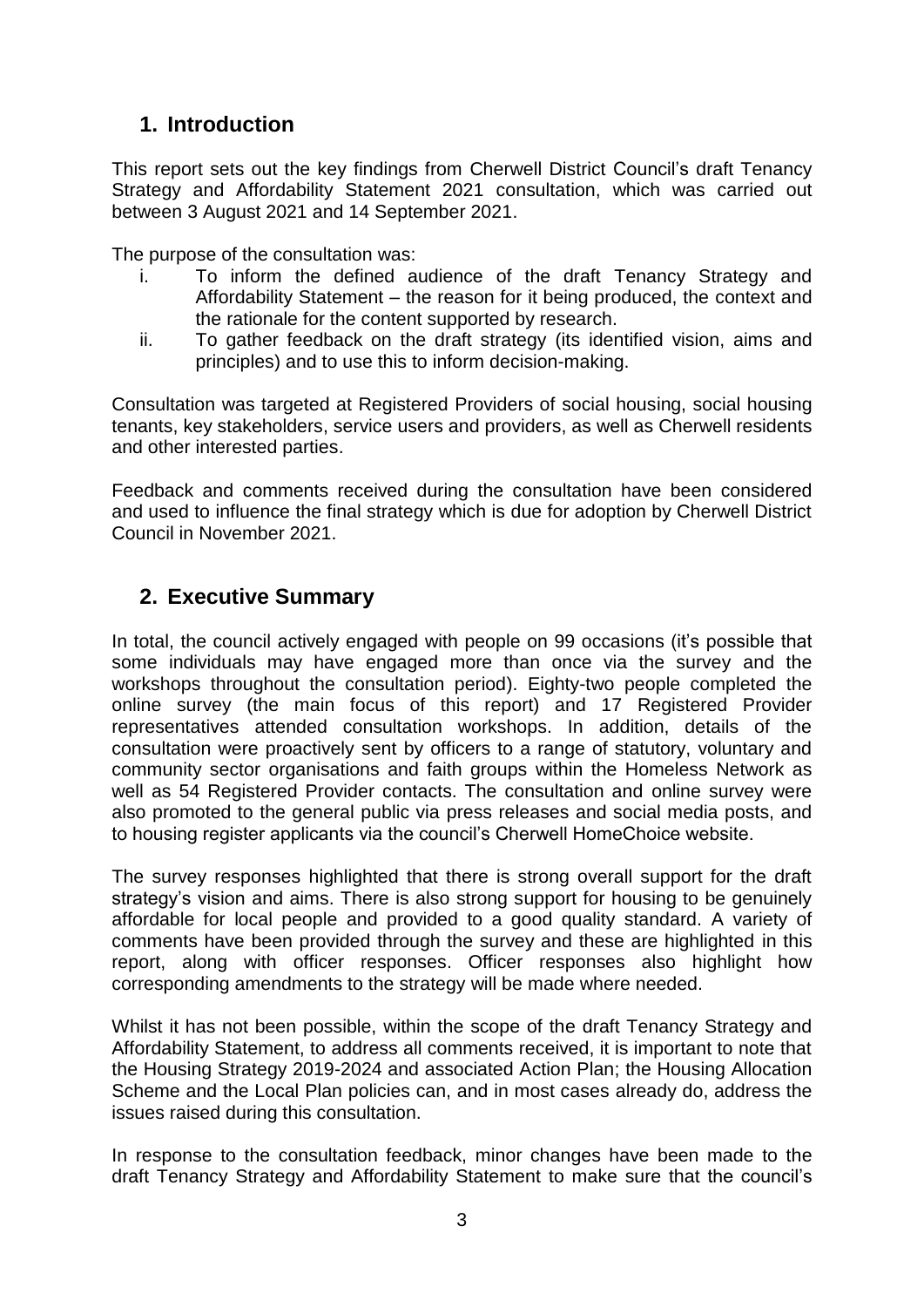expectations of registered providers are clear in terms of the provision of genuinely affordable social rented housing that is delivered and maintained to a good standard. The changes also acknowledge the impact of social rent on scheme viability and how viability issues will be taken into consideration to ensure continued deliverability of affordable housing in the district. Amendments to the strategy document include text to support that registered providers will have transaction and ancillary costs when disposing of a social housing property and therefore will not be able to recycle the full receipt from the sale back into accommodation within Cherwell district as was initially suggested in the strategy document.

# <span id="page-3-0"></span>**3. Methodology**

Between 3 August 2021 and 14 September 2021, Cherwell District Council invited comments on its draft Tenancy Strategy and Affordability Statement (2021).

Feedback was primarily sought using an online survey hosted on Cherwell District Council's website alongside copies of the draft strategy and equality and climate impact assessment for background information.

The consultation was actively promoted to a wide range of audiences using multiple channels, including email, website, media press releases and social media posts on LinkedIn, Facebook and Twitter. The social media 'reach' was to a total of 16,361 people. 158 people clicked on the link to visit the online survey from the Facebook post. Website analytics has helped to identify that most activity on this consultation has occurred around the time of the launch of the consultation and during periods when: emails have been sent; when press releases have been published; or when social media messages have been posted, thereby acting as a 'nudge' to people to take part. A link to the consultation pages on the council's website was also highlighted on the Cherwell HomeChoice website in order to raise awareness to housing register applicants.

In line with legislative requirements, at the launch of the consultation an email and a copy of the draft strategy and suite of consultation documents was sent to registered providers in Cherwell District. The information was also posted on the council's website on the Housing pages and also on the consultations page 'Have Your Say'.

Press releases, social media posts and emails were sent between 26 August 2021 and 13 September 2021 to further promote the consultation opportunity as the August holiday period was coming to an end. An email was sent to the Homeless Network which includes representatives of statutory, voluntary and community sector organisations, service providers, councils, Health, Police and Social Care, asking for their feedback on the strategy and to support service users to take part in the consultation wherever possible.

On request, hard copies of the documents (and copies in other accessible formats) would have been made available to anyone requiring them however no requests were received during the consultation period.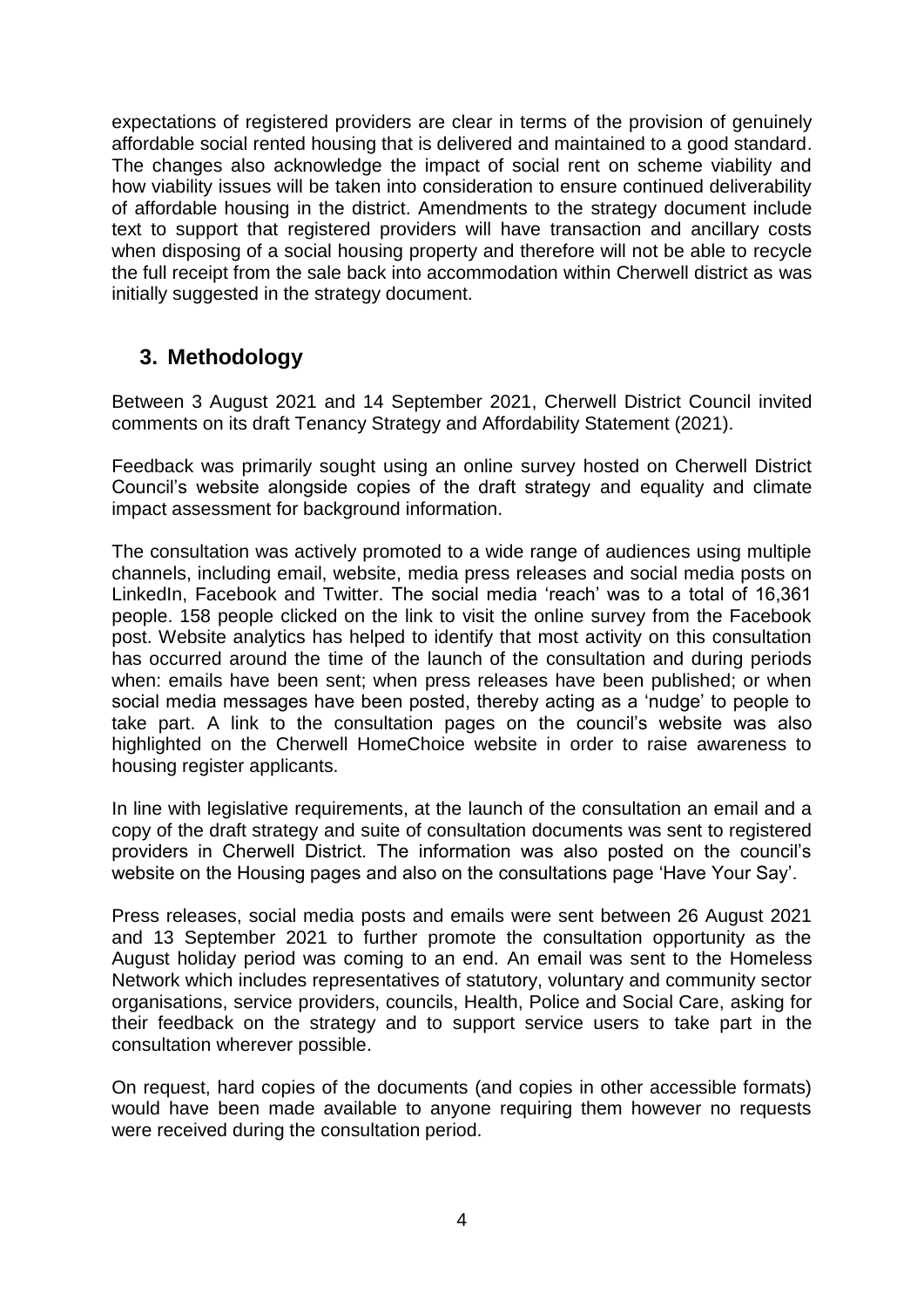A consultation workshop was held on 6 September, attended by three Registered Provider representatives and another workshop was held on 13 September, attended by 14 Registered Provider representatives. The feedback has been incorporated in this report.

The Covid-19 pandemic has impacted how we deliver public engagement and consultation. Whilst it would be usual practice to run a public consultation event or attend service-user group meetings, the continued social distancing measures and potential risk of increasing Covid cases, has required a more web-based presence and form of consultation. This methodology does not appear to have adversely impacted the volume or quality of responses received as over 50% of survey responses were received from members of the public and from current or former Cherwell tenants.

#### <span id="page-4-0"></span>**4. Responses and feedback**

In total, 82 people completed the online survey. Whilst 26 respondents declined to comment, a further 23 identified themselves as being a member of the public and 25 respondents identified themselves as a current or former tenant in Cherwell District Council. Other respondents to the survey (5) were professionals representing a service provider, voluntary or community sector view. A further three respondents identified themselves as an employee or elected member of a council.

Not everyone answered each question (as was permitted) and this report focuses on the total number of people who answered each question on the survey. As is good practice, we have reported in numbers.

This report will be used as a background document to inform decision-making. Some of the qualitative feedback is quite nuanced, which has made thematic reporting challenging. Where commonality in responses has been identified this has been noted.

The feedback from the consultation workshops with Registered Providers has been captured separately in this report. The following paragraphs focus on the responses from those who completed the online consultation survey.

# **Views on Our Vision**

**Our Vision is: To create places that thrive; to support mixed, vibrant communities and provide housing that meets identified needs. We want residents to feel settled in their homes and for those homes to be good quality, safe, secure and able to withstand the challenges we face.** 

Sixty-seven (approximately 82%) of the 82 respondents agreed or strongly agreed with the vision as set out. However, comments from some of those respondents and others who either disagreed/strongly disagreed (8) or did not state a preference (7), identified that homes needed to be affordable as well as being maintained to good standards. Another respondent raised that the vision was good but impractical. Other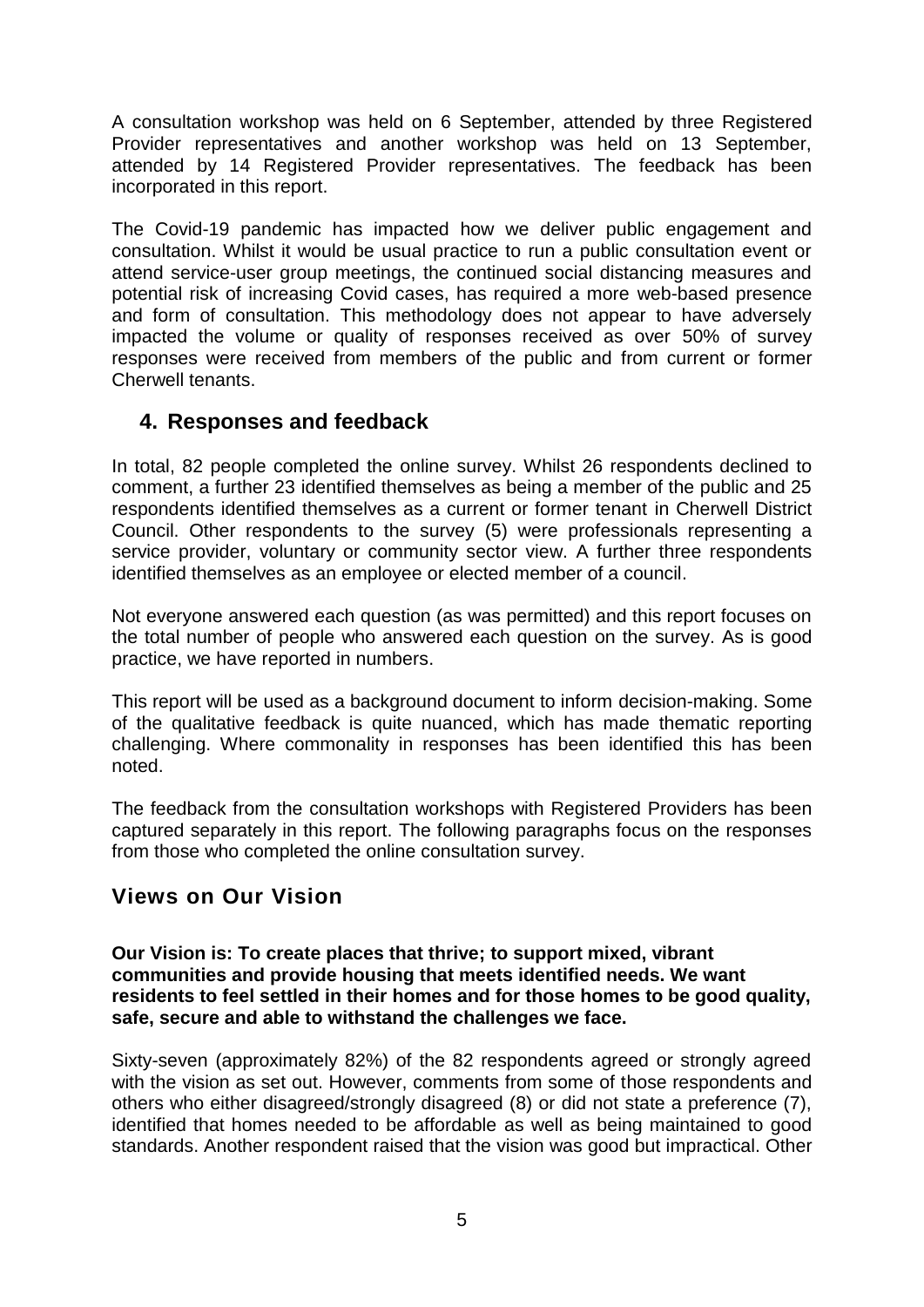comments provided conflicting views i.e. there were not enough houses being built or there were too many estates being built in the town and it was growing too big. The scale and number of new developments in the area is not within the scope of this strategy, however it is covered in the Housing Strategy 2019-2024. In response to the feedback from survey respondents, a minor amendment has been made to paragraph 1.3 in respect of quality standards and also an amendment to the vision set out in the Tenancy Strategy at paragraph 2.1 to include that homes should be affordable as well as good quality, safe, secure and able to withstand challenges.

# **Views on the strategy aims**

When respondents were asked to consider if the strategy adequately met the four aims set out in the document, 48 of the seventy responses received to this question agreed or strongly agreed. Just 13 respondents disagreed or strongly disagreed and seven respondents neither agreed nor disagreed. There were 22 comments provided, the majority of which (14) raised that housing rents/costs in Cherwell are not affordable, especially for low or middle-income earners. Others raised the issue of housing quality standards. Individual comments also raised that homes should have their own garden and no shared areas; sustainable social housing offers are not always met; need to build more 2-bed bungalows; people want to live near to where they grew up but there are no new houses being built; Council housing should be reinstated.

In response, to the feedback received, amendments have been made to the draft Tenancy Strategy (paragraph 1.3 and 2.2) to emphasise the need to deliver quality standards. The affordability issue has already been addressed throughout the document with emphasis on delivery of more social rent homes. The delivery of housing, property types and sizes has been addressed within the Housing Strategy and the Homelessness and Rough Sleeping Strategy. It is also part of planning policy which will be reviewed as part of the development of policies in the new Local Plan for Cherwell.

#### **Views on the priority to protect and increase the supply of social rent housing in the district.**

43 out of the 63 people who responded to the question agreed or strongly agreed that the priority is to protect and increase the supply of social rented housing. A total of 16 respondents disagreed (9) or strongly disagreed (7) with this position. Four people neither agreed nor disagreed. There were 19 comments provided of which half commented on the affordability of housing in the district, particularly the high cost of rents on new-build developments. There were also other comments more specifically:

- This is an affluent area. There's only so much you can do to force the market.
- More should be done to shift the affordability of market rents which has largely been caused by historic undersupply of housing. Need to look at planning policy to facilitate increased supply of housing to tackle the market rent issue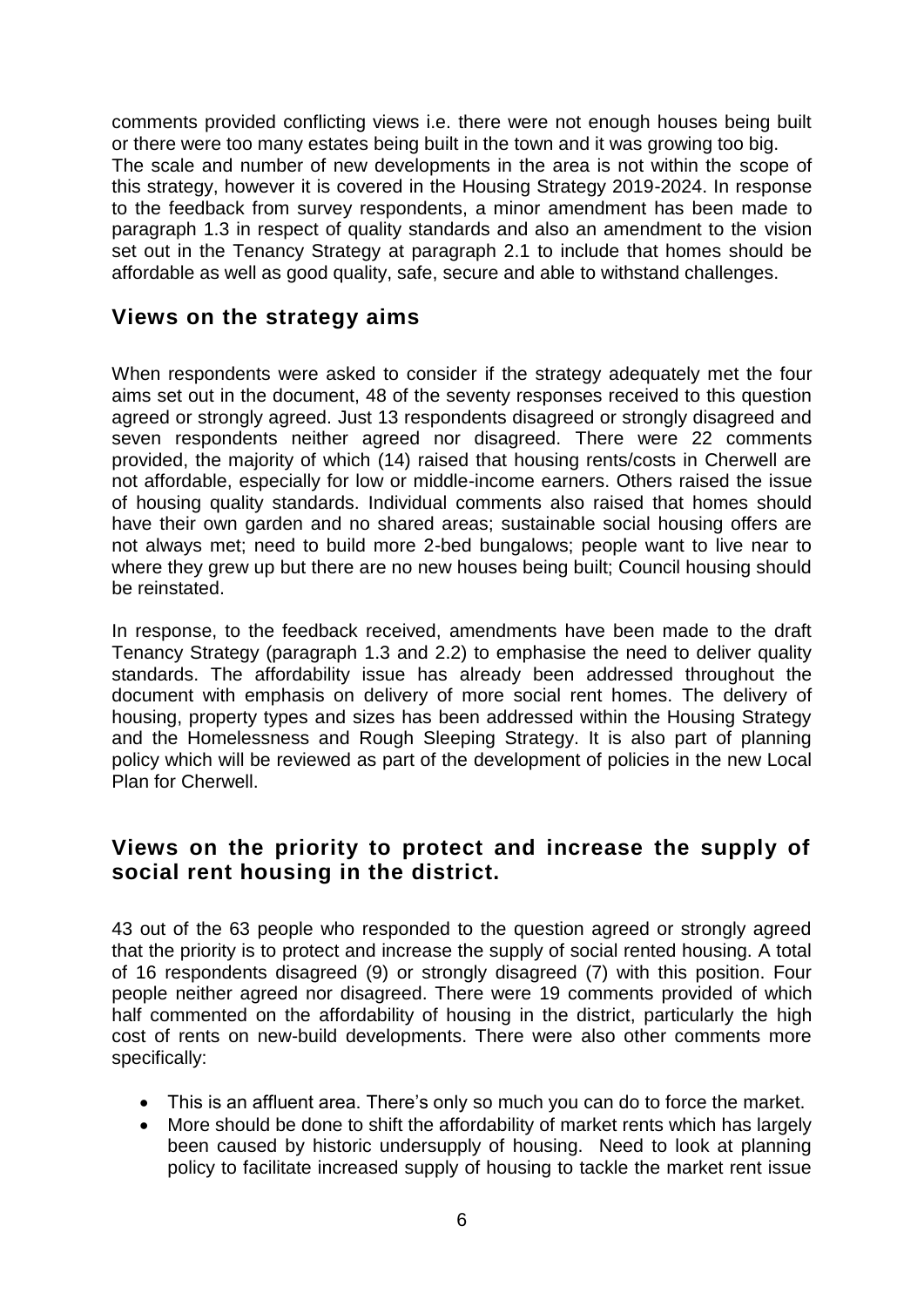rather than ignoring the market rent issue and simply "handcuffing" with social rents.

- Too many houses in Banbury as it is time to stop
- House pricing is going up for everyone why should everyone else have to scrimp and save yet people on benefits don't have to.
- Developers are profiting from their development and they impact on the local area, not all positive.
- There are over 5000 empty properties they should be offered to people even if they need modernisation.
- Are people in my age bracket and financial circumstances ever going to get an opportunity to rent one of these properties? This policy is discriminatory. People of my age don't get a look in and never have. You have always had a housing policy that discriminates against people like me.
- I think if people had the option to be able to buy affordable housing, they would rather do this than rent properties. The prices are too high for lowincome earners and those that work as keyworkers.

In response, the Tenancy Strategy and Affordability Statement aims to meet the needs of those households who cannot afford to rent or buy on the open market. Housing supply, empty homes, influencing market rents and access/allocation of affordable homes for rent are not within the scope of this strategy and indeed are addressed within other documents such as the Allocation Scheme, Housing Strategy and Local Plan. The focus on provision of more social rent homes remains unchanged within the new Tenancy Strategy as it contributes towards addressing the local affordability concerns.

# **Views on lifetime tenancies as the default tenancy offered by Registered Providers.**

46 (75%) of the 61 respondents to this survey question either agreed (17) or strongly agreed (29) with lifetime tenancies being the default tenancy. 11 respondents disagreed (6) or strongly disagreed (5) to this position. There were 19 additional comments provided, the majority of which support that lifetime tenancies will provide security and stability. However, other comments in disagreement with the provision of lifetime tenancies, set out that:

- The length of tenancy should be dependent upon the behaviour and conduct of the tenant. There are some lovely new properties handed to social housing tenants that very quickly become an eyesore to the estate and community where they are sited, with no sanction or incentive to discourage this.
- Lifetime tenancies are rarely the best option for people in today's fast-moving world. People rarely have jobs for life or even relationships for life. Medium/long term (e.g. 6 years) ASTs I feel better responds to this need and ensures people do not feel "locked into" a lifetime tenancy.
- Social housing should be there to help those in need, not as a home for life any more than private renting is. People who earn more than a set amount should pay full market value to remain or move to private rented so other families that need help can receive it.
- Landlords shouldn't be put in a position to have occupants they cannot easily remove, especially if they are [challenging] tenants. There should be a tier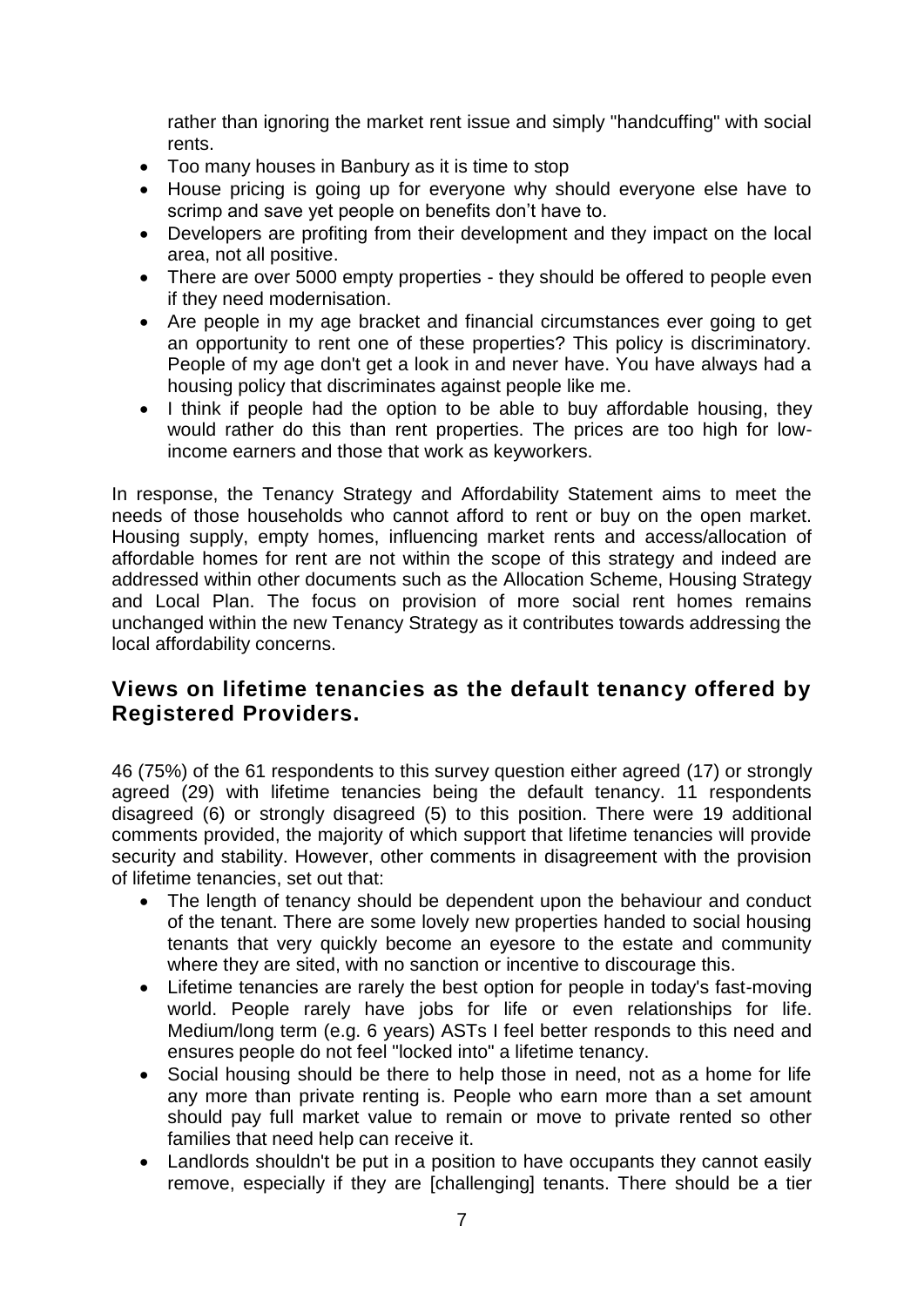system for tenancy agreements, with a full review of the tenant after 6 months, then extend the agreement to a year, then 2 years, then 5 years. It protects the landlord and their property but also gives an incentive to the tenant to live appropriately and look after the property.

- Social housing should be a temporary solution for an immediate problem. Not long term. There are obviously exceptions to this but for the majority this should be the case.
- You should not penalise tenants for having a spare room. HA's and councils should be doing more to help tenants move to larger properties or smaller properties based on need.
- Lifetime tenancies must come with the caveat that if the number in household reduces then the tenant must move to a smaller property.
- If a single elderly person needs care to stay in a 3-bedroom house and a family of 5 is stuck in a 2-bed flat, there should be a mechanism to ensure a move happens. Young people (not just those with children but all, including those working but not able to afford private rent) also need to be able to rent small 1 or 2-bedroom flats and be able to move easily into larger accommodation if needed.
- People are now having to save hard for retirement now and if they are able to buy a property that is affordable, then they will be better off when they retire.

In response, Section 5 of the Tenancy Strategy and Affordability Statement already provides for circumstances where a Registered Provider may want or need to offer a fixed term or introductory tenancy. The expectation is that wherever possible, lifetime tenancies will be offered as the default position. If more lifetime tenancies are offered, this should facilitate moves through social housing as tenants will be offered a 'like for like' tenancy regardless of the property they need to move from/to. No changes are proposed to the draft strategy document as a result of this feedback.

#### **Views on the expectation of Registered Providers to offer social rent as the default rent.**

46 (74%) of the 62 people who responded to this consultation survey question, either agreed (21) or strongly agreed (25) with the council's expectation of registered providers to offer social rent as the default rent level. Five disagreed and a further seven strongly disagreed. The remainder of respondents replied to say they neither agreed nor disagreed or were unsure.

A total of 20 additional comments were received from respondents, of which 14 mentioned the issue of unaffordability of local rent (including market rent and Affordable Rent). Social rent would allow people on low income to afford accommodation and save should they aspire to purchase in the future. Other comments raised that there should be some consideration of incomes when allocating accommodation at social rent levels i.e. people earning more but paying less rent in social rent homes than tenants earning less and paying more rent in Affordable Rent homes. Three of the comments specifically raised the issue of securing social rent homes when this may negatively impact on scheme viability. This was also an issue raised by some Registered Providers in the consultation workshops.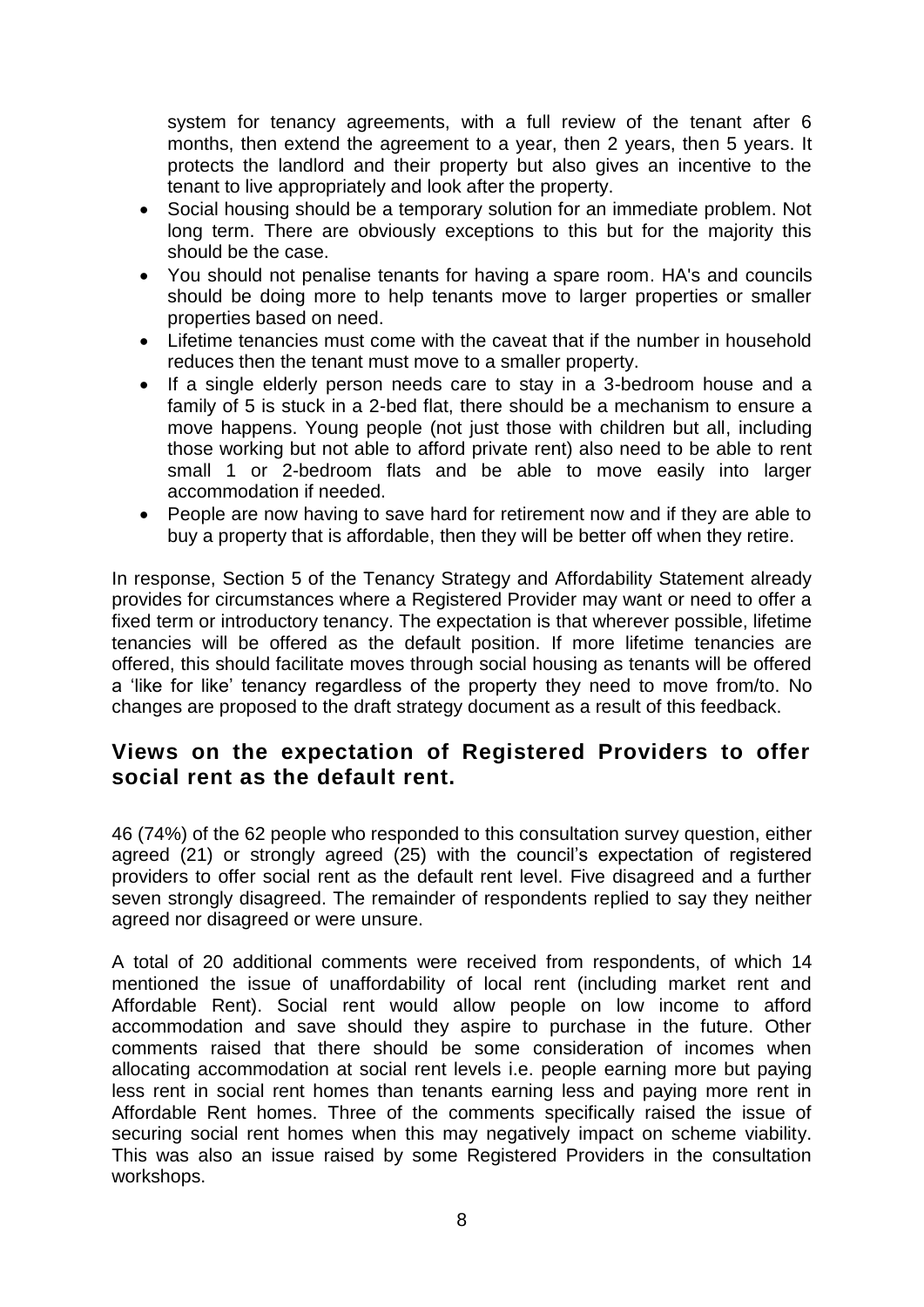In response to the feedback received, the issue of financial assessment of tenants prior to allocation of a social housing dwelling is part of the suitability of accommodation test within the Allocation Scheme. However, a minor amendment has been made to paragraph 6.3 of the draft Tenancy Strategy and Affordability Statement to make clear that consideration should be given to tenant incomes. On the final point about scheme viability, this is covered to some degree in paragraph 3.6, but additional wording has been added to strengthen the point of the financial and other support that can be enabled in recognition of scheme viability issues.

#### **Views on the council's expectation of registered providers to enable the full receipt from sale of stock in the district to be reinvested back into Cherwell district.**

49 (79%) of the 62 people who responded to this question agreed (15) or strongly agreed (34) that the full gain from stock disposals should be reinvested back into the district. 10 other people responded to say they neither agreed nor disagreed. Only one respondent disagreed. Most of the respondents commented that social housing should not be sold off. Others commented that the sale promoted an opportunity for people to buy a home they have lived in for some time. A concern raised by registered provider landlords in the workshops and also picked up in the online survey responses, is that the ability to reinvest partial receipts would enable the registered provider to cover transaction costs, promote home ownership and promote additional housing supply through partial re-investment.

Whilst the draft strategy sets out that the council does not generally support the disposal of stock, given that there have been practical issues raised by registered providers to this consultation question, a minor amendment has been made to paragraph 7.1 to account for transaction and ancillary costs where stock disposal is necessary.

#### **Views on the council's expectation of registered providers to enable suitable moves in social housing stock to support the recruitment and retention of essential key workers, health and support workers in the Cherwell area, and other Reasonable Preference Groups, as set out in the council's Allocation Scheme.**

56 out of the 62 survey respondents agreed in full or in part that this was a reasonable expectation. Just 6 respondents did not agree.

There were 10 additional comments from respondents. Three of which raised that they did not think this was happening in practice. Other comments raised concerns that some people would be given priority over others. Support was expressed for those households who genuinely needed to move to receive support to do so.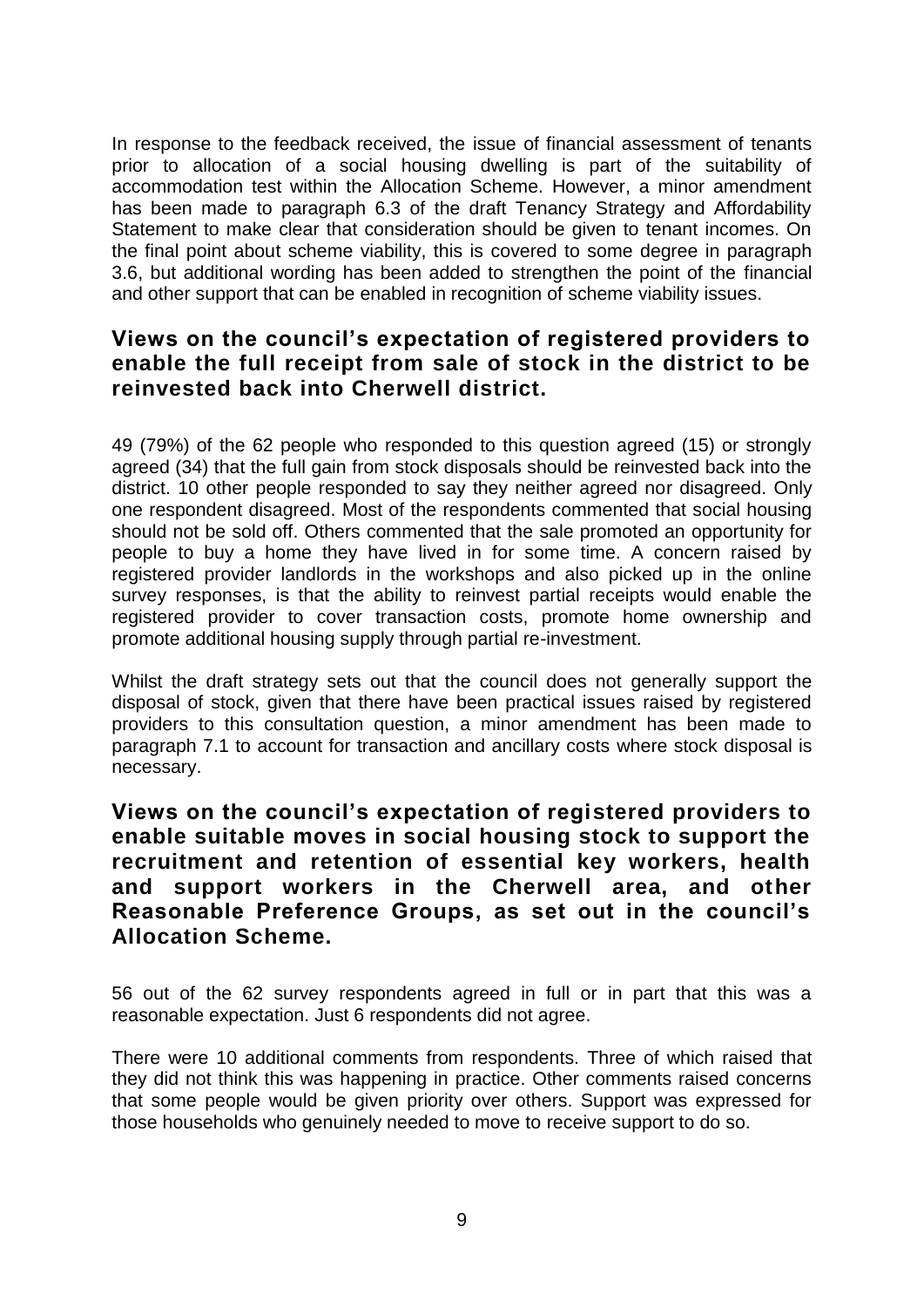In response, no changes have been made to the draft Tenancy Strategy and Affordability Statement as the stated Reasonable Preference Groups and priority for key workers is already recognised within the council's Allocation Scheme. Further monitoring with registered providers through the performance review meetings will enable us to check if the ambition to enable mobility is being implemented.

# **Views on the council's expectations that all registered providers will identify and assist tenants who are underoccupying their homes to downsize should they wish to do so.**

59 out of the 62 survey respondents expressed agreement that this was a reasonable expectation. Just three respondents disagreed. There were 15 additional comments provided, most of which emphasised that agreement was on the basis that this was with the agreement of the tenant who wished to move and who would not be 'forced out' of their home. The draft Tenancy Strategy already sets out in paragraph 8.2 that this would be the case for those wanting to downsize. Registered providers should be proactive in those conversations to help the tenant explore housing options without any pressure placed on them to move if they don't want to and can afford to remain living in their home.

No change required to the draft Tenancy Strategy.

#### **Views on suggested exempt properties from Voluntary Right to Buy**

The draft Strategy sets out that where Registered Providers must offer the opportunity for tenants to purchase their homes, the following criteria should be considered to create an exemption for specific properties:

- o Properties in rural locations, which have less than 3000 population
- o Designated elderly person accommodation where there is a shortfall of such accommodation
- o Specialist or supported housing
- o Disabled adapted properties secured through planning obligations
- o Shared accommodation

When asked to what extent survey respondents agreed or disagreed that the suggested exemptions are the right ones for Cherwell district, 36 (61%) of the 59 people who responded strongly agreed (15) or agreed (31). However, nine people strongly disagreed, and five people disagreed. There were a further nine people who neither agreed nor disagreed or were not sure. Given the mixed response it is important to consider the 13 additional comments that were provided. These included:

- Some registered providers don't offer voluntary right to buy.
- Many homes are in rural areas, perhaps the threshold for exemption should be lower at circa 1000 population.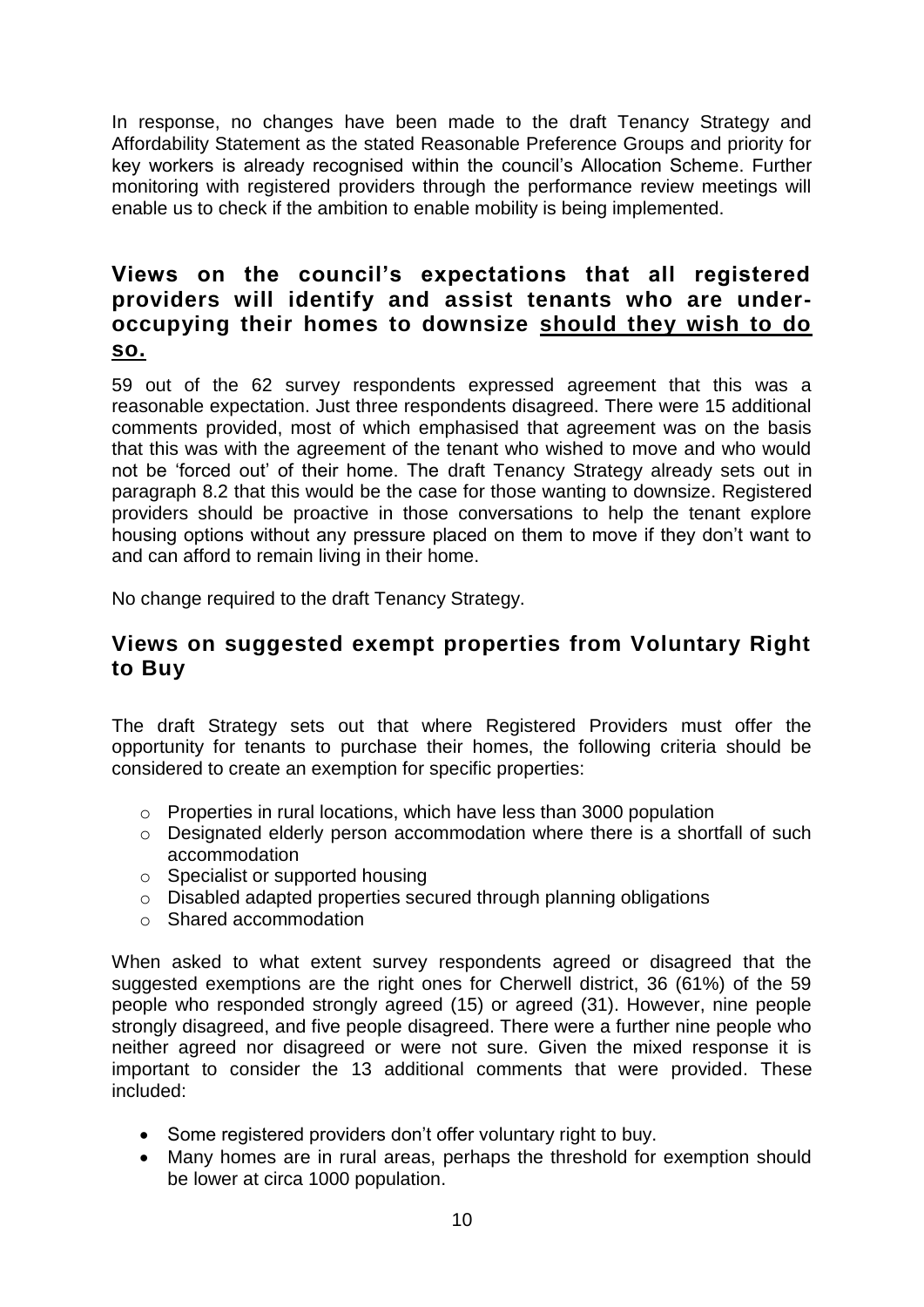- Disabled adapted specialist housing for those who have longevity, it may be helpful to the individual having access to private ownership.
- I don't believe social housing should be sold at a reduced rate. The tenants have benefitted from reduced rent, they should pay full market value for the property. This discriminates against private renters on low income.
- As with other members of society, purchasing of homes should be done privately and not off the government. Social housing should be provided to those that need it. When someone is in a position to buy, they should move out of social housing and look at renting elsewhere or purchasing non-social housing.
- Don't allow the right to buy for tenants as often social housing ends up in private landlord ownership and rented out for extortionate rent way above social housing tariffs. Maybe encourage tenants' incentives like deposit schemes to buy a private property elsewhere instead of giving huge discounts based on length of their tenancies.
- Why shouldn't a disabled person be able to buy their bungalow if they can? If I can buy mine, so should someone with additional needs. Providers should have to invest in more.
- This is unfair to e.g. shared ownership buyers who aren't eligible for social rent but can't afford to buy on the open market either, discriminated against by having to buy shared ownership mortgages at higher levels than the open market and then disadvantaged as they don't get the chance to buy cheaply from the council
- Social housing should no longer be part of "right to buy". If a tenant is in a position to get a mortgage and purchase a property, they should go on to open market. Social housing should only be for those who are unable to rent privately. Right to buy has decimated Social housing and put tax papers cash into the pockets of landlords and developers. That has to stop.
- No housing stock should be sold off.

In response, section 11 of the Tenancy Strategy and Affordability Statement sets out that the criteria should be given consideration. There is no intention to discriminate i.e. the exemption to dispose of disabled adapted properties secured through planning conditions. Such disabled adapted properties are difficult to secure through developer contributions, they are more costly to develop and not easily replaced with the same value for future tenants if sold through Voluntary Right to Buy (VRTB). In practice, the pilot scheme for VRTB was run in the Midlands and a date has not yet been agreed for roll-out of VRTB in wider areas. The issue of VRTB is included in the draft Tenancy Strategy and Affordability Statement in the event that an announcement is made to extend a pilot scheme or roll out the scheme nationally. Therefore, no changes have been made to Section 11 of the draft strategy on the basis that these are 'considerations' for the registered provider when setting their own policies and procedures. Government guidance with any national roll out of the scheme may identify which units should be exempt. It will be a registered provider's decision to operate a VRTB scheme and which properties would be exempt or not from the scheme.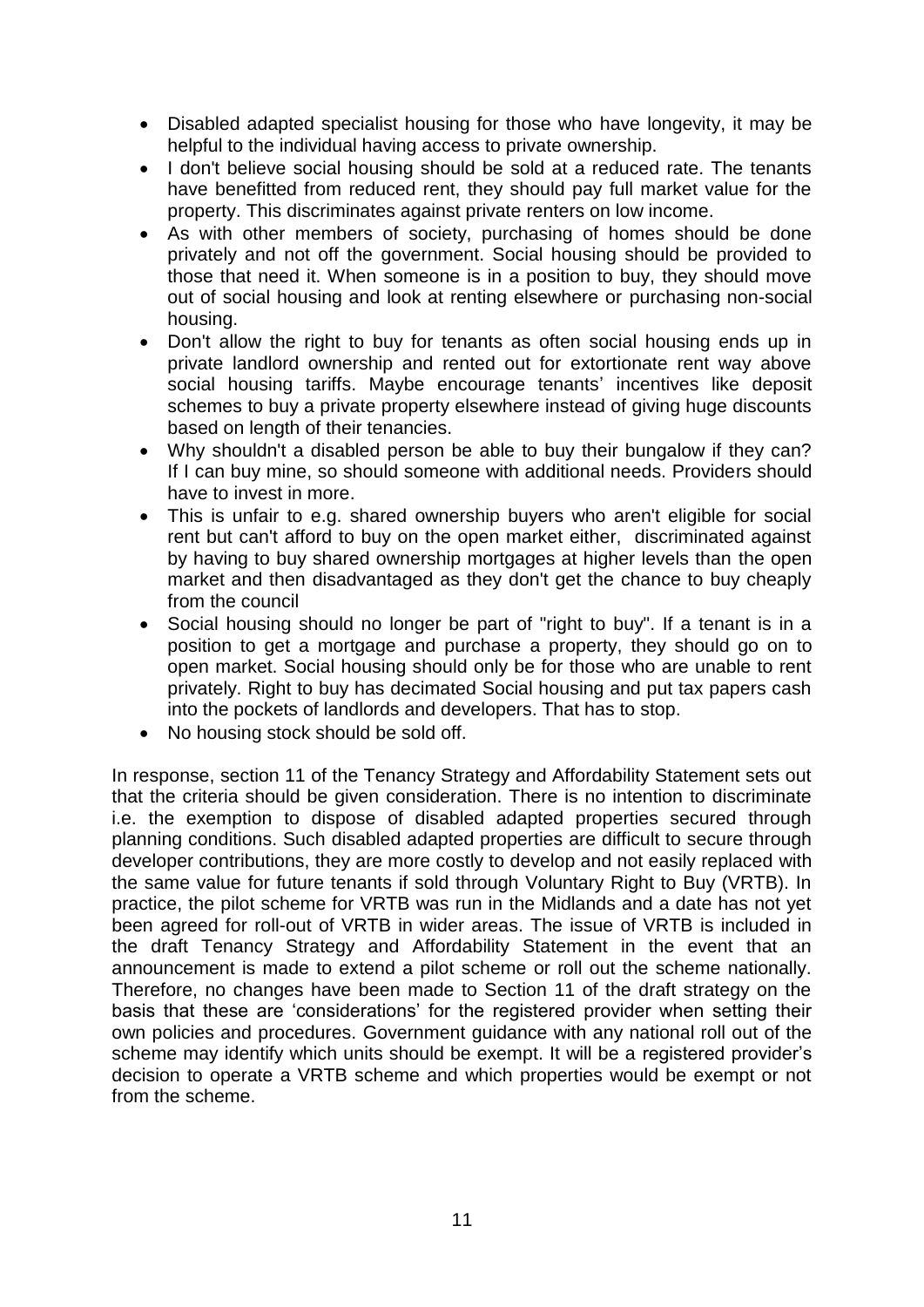# **Views on whether it is reasonable to use 40% of net (take home) income as a measure of affordability to pay rent costs.**

The survey responses evidenced a split view on this point. Whilst 19 (33%) of the 58 responses received did think it was reasonable to expect 40% of net income to be spent on rent costs, and 14 (24%) were partially in agreement with this position, there were 20 respondents (34%) who did not agree and five respondents who were unsure.

Fourteen additional comments were provided in response to this survey question. Some respondents who agreed that 40% of income was a reasonable expectation, also expressed opinion that a lower proportion of 30% or 33% would be better. Overall, the responses revealed that 40% was too high, with 30% being more reasonable and one respondent suggesting that ''25% seems more appropriate especially in light of the condition of some of these properties''. Respondents' concerns included that 40% of income did not account for household bills, service charges, travel costs to employment or consider the ''spiralling utility costs which generally take over 10% of income''. Other comments raised that the average 40% of income did not take account of those households earning lower than average incomes in the district.

Other comments included:

- There is pressure on the upcoming generations to pay more towards their personal pensions to fund their own retirement, bringing rents down will facilitate a possible increase in disposable income which would enable this.
- Should not use average income, as those on higher end can easily afford, but most jobs in Cherwell are minimum wage and 40% is a huge chunk.
- Many house buyers would love to be in a position of only paying 40% of their take home pay as mortgage payments. Within reason, rents should reflect the costs involved.
- This should be increased to 50-60% to ensure that bills can be paid off too as often tenants may be able to pay rent, but default on bills, and then end up defaulting on rent.
- Do you really think its fair rents are almost half of your weekly income? Does it give quality of life to residents beyond working, paying bills and dying. How much impact do you think the financial burden of rent places on mental health and best outcomes? What impact on social prescribing and the NHS because of stress related conditions? How does it effect homelessness and child poverty?
- I think there should be a minimum threshold below which you agree a fixed value as some on very low incomes could be left with very little after paying their rent.

In response, Appendix 2 has been reviewed. Paragraph A2.4 explains that in order to keep household costs affordable, it is estimated that around one third of gross annual income is spent on rent or mortgage however realistically this is around 40- 50% of net 'take home' monthly pay. The tables A1, A2 and A3 set out how, using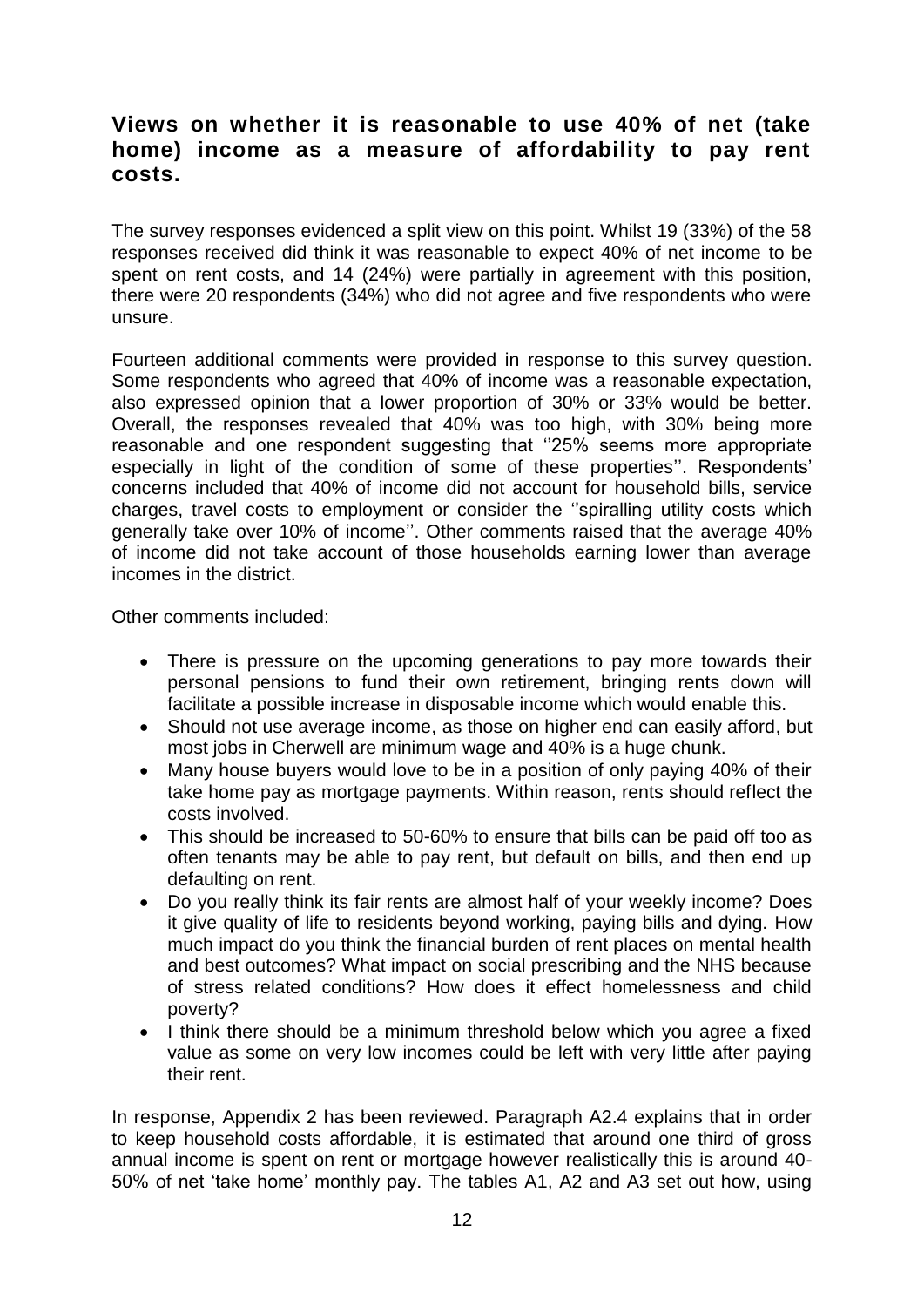40% of net income, the rent charges are unaffordable for various property types across the private and social housing sector. If the threshold was lowered to 30% of net 'take home' pay, clearly this would mean fewer properties would be affordable based on current rents and it supports the position set out in the strategy that social rent is the most affordable rent for most property types in the district if a household income is around the median for the area. It is not necessary to change the tables or calculations in the document but for clarity, additional text has been added to paragraph A2.6.

#### **Views on other impacts we should consider in addition to those set out in the Social and Community Impact Assessment.**

There were 18 responses to this question of which, four stated 'none'. Other responses included:

- Would the prospective new tenant be respectful of the area? Are they willing to give to the community in some way, even if just by litter-picking or looking after a communal space etc?
- Banbury is getting too overloaded. Stop building and stop bringing people into the town.
- People who are private renting who aren't entitled to social housing and can't afford the rent should get more help.
- Consider the increased rate of relationship breakdown, blended families, joint custody arrangement which require flexibility in housing use.
- This may not be right document, but I see nothing for travelling communities whether on land or water. Think about giving tenancies applicable to sites for these communities whilst you may not be providing the bricks and mortar so to speak. You could provide designated areas where people use the land or water as their tenancy. This would allow people to live their life with proper access to services.
- Tenants made aware of their responsibilities in maintaining a pleasant environment for themselves and their neighbours.
- Social housing tenants should be integrated within society with regular checkups to ensure they are not littering or creating unnecessary noise for surrounding neighbours. With regard to climate change, all new developments should be fitted with solar panels to reduce carbon emissions through nonrenewable energy.
- Help people in Banbury not outside first.
- There is no equality when it comes to the local environment. Very poor access for disabled people on these housing estates no pavements, having to walk on the roads.
- Housing shouldn't be about profit.
- Public transport access. New houses being built in small villages with social housing but no or limited transport causes other economic issues, such as access to cheaper food.
- Try providing homes, rather than profit for investors.
- I would like to see some consideration for those people who are working and paying private landlords who won't be able to afford to continue in the private rented property when they retire. I believe there will be a wave of these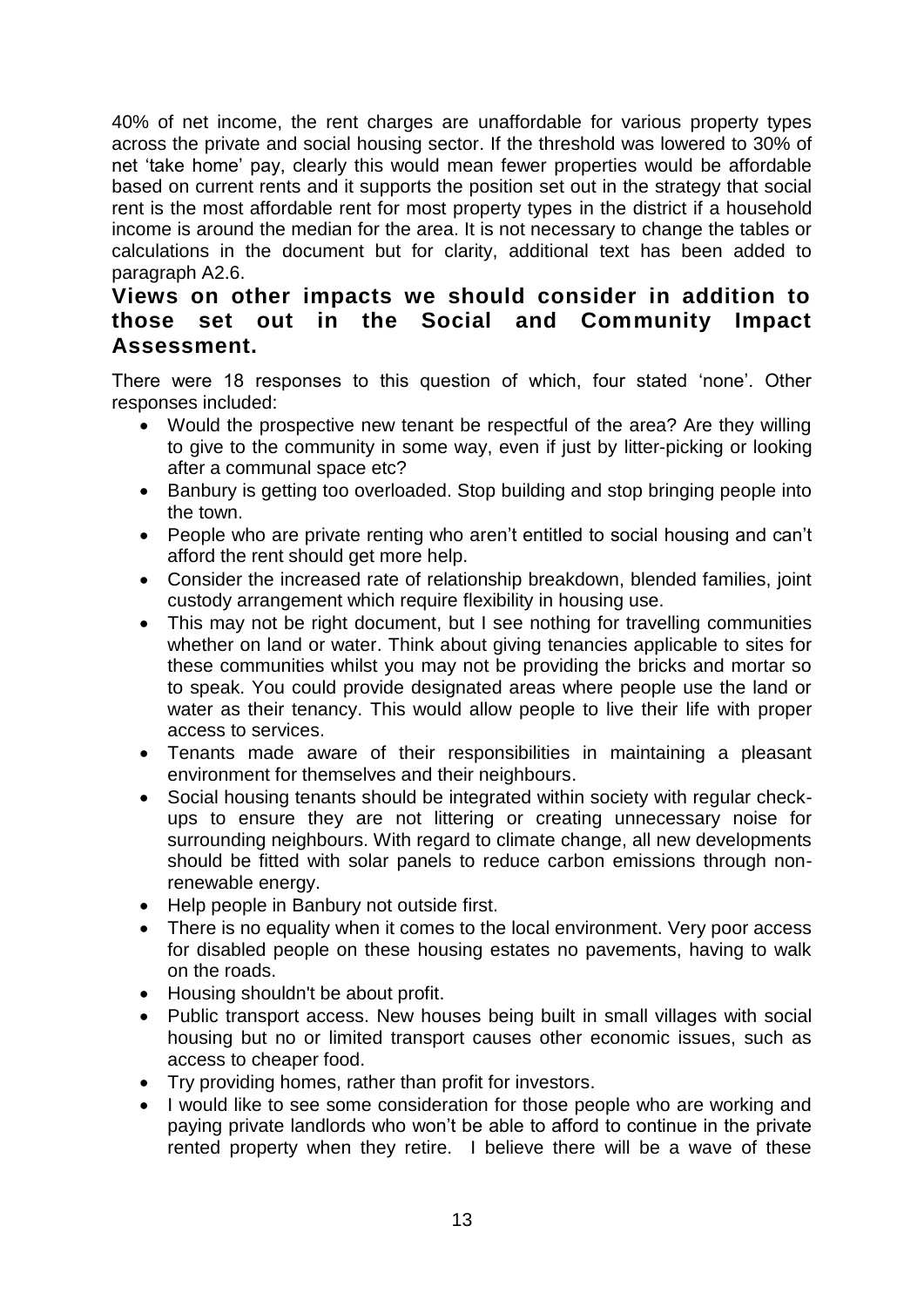people approaching social housing providers in the coming years and yet this group are not identified as a needing to be accommodated.

Many of the issues raised are already addressed in the Housing Strategy 2019-2024 and Local Plan planning policies i.e. large scale development in Banbury, transport, housing in rural areas, accessibility of housing, energy efficiency in newdevelopment, and provision of sites/pitches with tenancies for Travellers.

Issues such as the allocation of housing and consideration of who is eligible or flexibility of use of social housing (i.e. relationship breakdown, blended families, joint custody etc.) is generally addressed within the council's adopted Housing Allocation Scheme which has its own Equality and Climate Impact Assessment and is monitored separately. Tenant responsibilities and behaviour are part of the registered provider's responsibility to undertake good housing management and provide the necessary support for tenants to thrive in their homes. This is addressed within the draft Tenancy Strategy and Affordability Statement in paragraph 5.1 and in section six (paragraphs 6.2 to 6.8). However, for clarity of purpose minor amendments have been made to paragraph 6.7. Given this, no further change is required to the Equality and Climate Change Impact assessment for this Tenancy Strategy and Affordability Statement.

#### **Other comments on the draft Tenancy Strategy and Affordability Statement.**

47 out of the 54 people who responded to this question in the survey declined to offer any other comments on the draft Tenancy Strategy and Affordability Statement. Seven people provided comments as follows:

- As in the old days of social housing (i.e. council houses), tenants should be required to maintain their property and gardens in an appropriate manner or face sanctions if they don't.
- Sell Castle Quay Projects and focus budgets on Housing, Emergency Services and High Street development.
- In general, a good document. Like the focus on longer tenancies Feel this should not be an option but a necessity and if providers cannot meet that then look for other providers. I would also like to see rent control in there. Rent costs not based on average in area but what a person actually earns.
- Yes, start providing homes for young people who cannot afford to buy.
- If you have to leave a property for health reasons, then you should be able to re-register.
- I would like a secured tenancy. Never likely to get one though. I don't feel part of this community, and I'm never likely to until I have some where I can actually call home.
- Mobility in Social Housing I'm not sure about including the word "social" in employment, social or welfare reasons. Does this mean I can expect to be moved because I want to live closer to my friend?

It is not possible to address some of these comments within the scope of the draft Tenancy Strategy and Affordability Statement. Many are already addressed within other published strategies or Schemes. However, to address the issue raised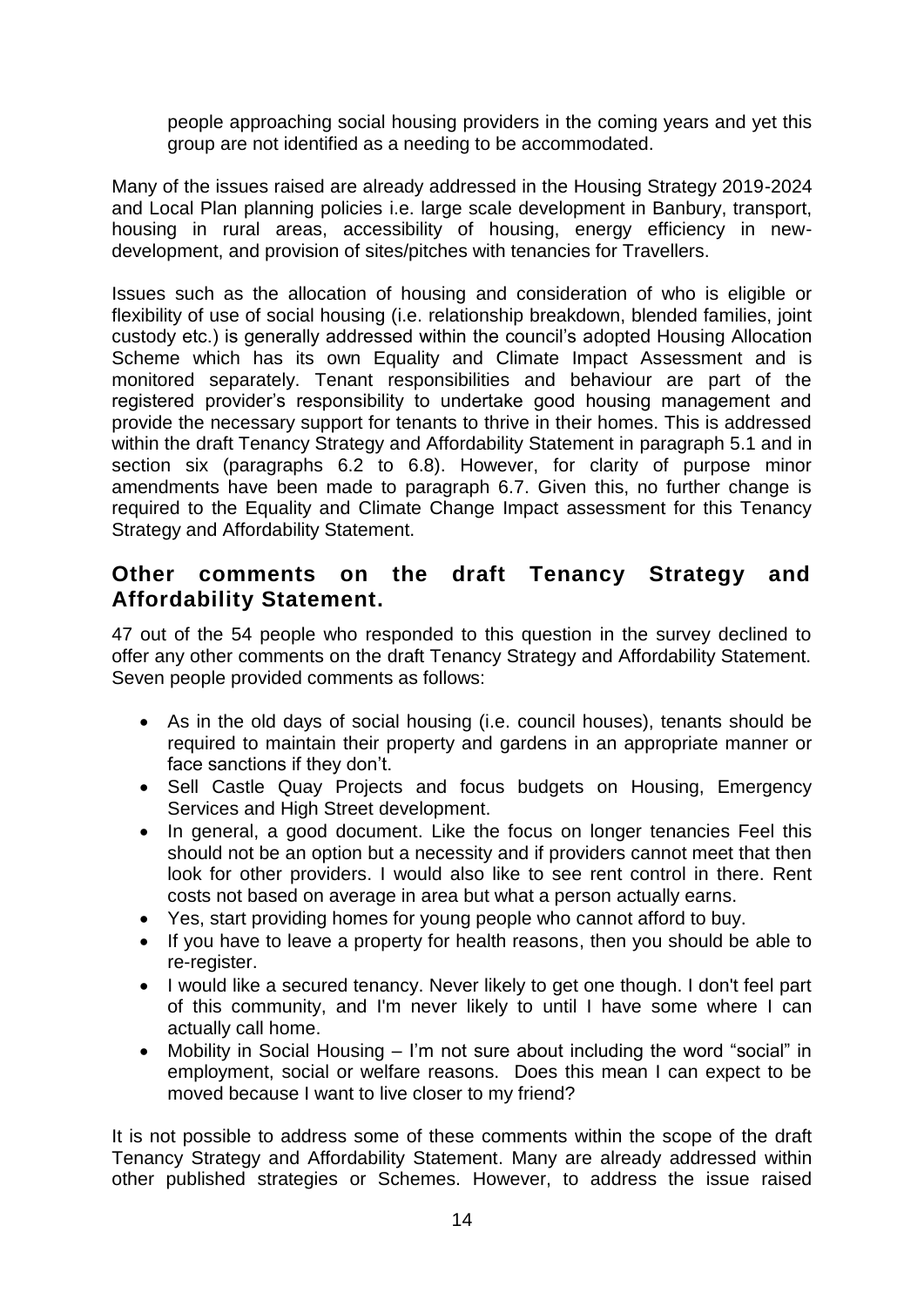regarding rent control based on incomes, an amendment has been made to paragraph 6.3, and to clarify the last bullet point above, paragraph 8.1 has been amended.

# **Data on survey respondents**

An average of 57 people responded to customer profile questions in the online consultation survey. Of these:

- 41 were female and 15 were male, others preferred not to say.
- Age: Four people were aged 18-24; 13 people were aged 25-34; 11 people were aged 35-44; 13 people were aged 45-54; Nine people were aged 55-64; Five people were aged 65-74 and one person was aged 75-84. Two people preferred not to say.
- Ethnicity 49 people were White British, Irish, Scottish or other white background. 2 people were Asian or Asian British; one person was of Mixed ethnicity and others preferred not to say.
- The majority (37) had no long-standing illness or disability; 11 people had some form of long-term illness or disability; others preferred not to say.

# **Consultation Workshops with Registered Providers**

During the consultation period, registered providers who own, let, or manage social housing stock in Cherwell District were invited to attend consultation workshops. Three registered providers attended the workshop on 6 September and fourteen attended the workshop on 13 September 2021. The workshops included a presentation on the strategy which set out the reasons for the strategy being refreshed, the legislative requirements, the local context and key issues for Cherwell district. The presentation was followed by group discussions guided by four key questions. The questions and feedback are set out below:

# **What are your opinions of the Vision and Strategy aims?**

- Vision is mutually/widely agreed. One concern raised was that setting secure tenancies as the default could result in difficulties managing problematic tenants.
- Aims There are good points around the tenancy reviews.
- Fixed Term Tenancies tenancy reviews are now part of everyday arrangements for registered providers (RPs). Most RPs are offering secure tenancies as the general rule, but some circumstances require fixed term tenancies or licenses, therefore RPs will continue to issue those in the right circumstances.
- Agreed that fixed terms tenancies are undesirable because of administrative impact.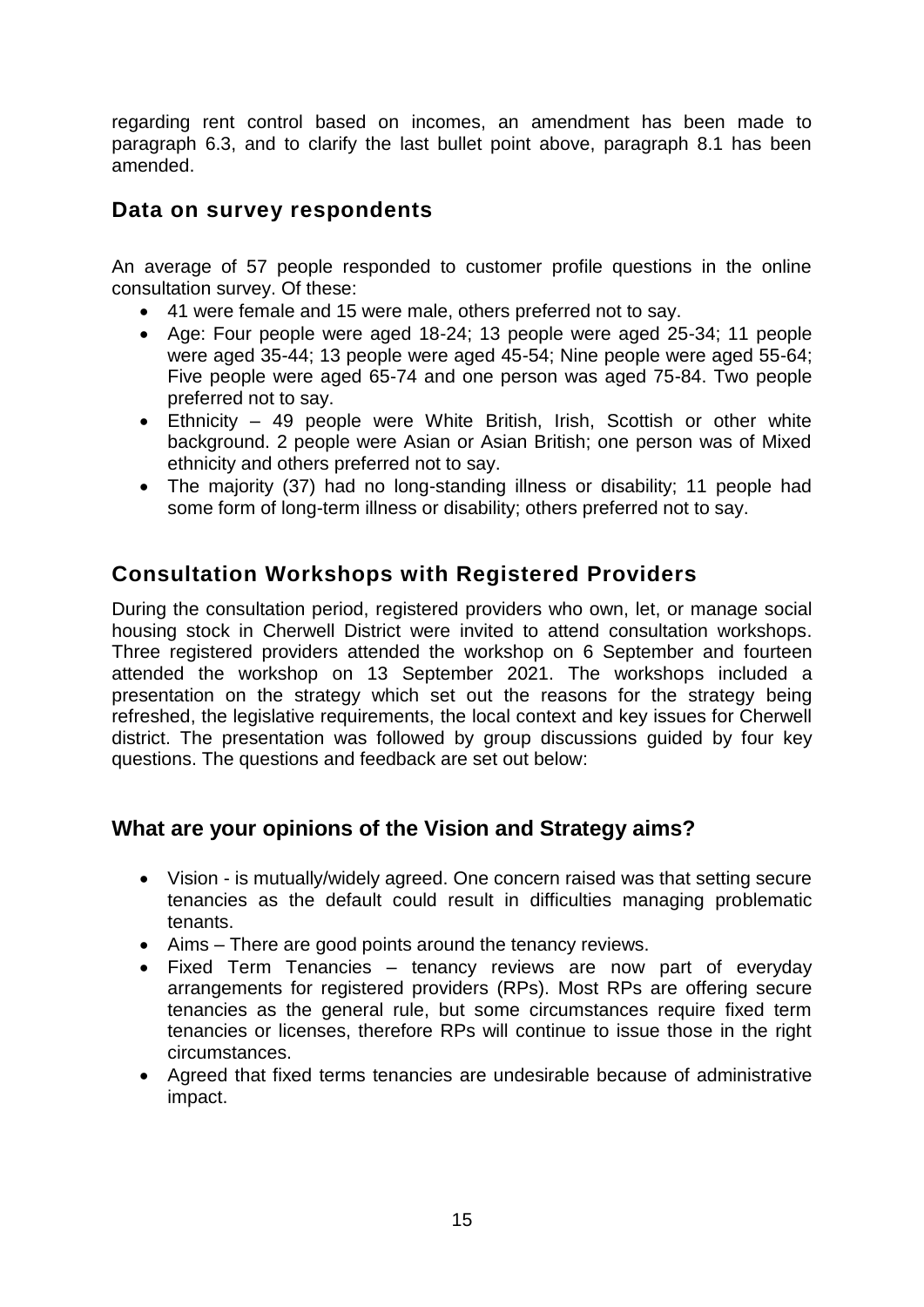# **Have we considered all necessary and important housing factors in formulating this strategy?**

- Demographic changes have resulted in changing housing circumstances and increased demands for different housing types/tenures etc. We now need to take account of the need of these changing households i.e. newly forming single households as a result of relationship breakdown or people needing independent accommodation from families, single homeless, people needing to downsize or move to a larger home, blended households etc. We need to think about how we facilitate flexibility within social housing to accommodate changing household needs. If we offer lifetime tenancies, will that facilitate circulation in housing stock as a result of re-lets and voids?
- Increased supply of housing generally and the right kind of housing to meet identified needs will support flexibility within social housing stock to happen.
- Management transfers If RPs are to make best use of existing stock to help tenants to downsize then there should be further guidance on when management transfers can be used. This is a matter dealt with in the Housing Allocation Scheme.
- Impact of housing market  $-$  information on the local housing market helps RPs set out a clear case for investment when reporting to their Boards.
- Succession RPs get a lot of challenges and queries about succession rights to tenancies. This may be something for the Allocations Scheme to focus on.
- RPs do not have a large amount of fluid stock so it is often easier to advise people to reapply for housing in order to have access to a wider pool of properties however, it is acknowledged that this practice could create false demand.

# **What barriers might Cherwell DC face in delivering the new Tenancy Strategy?**

- There should be no issues with provision of long-term tenancies. It is in the interest of the tenants to deliver more genuinely affordable, sustainable housing.
- Not sure that provision of social rents would reduce the number of voids in social housing stock. There would still be a 'take-up' if delivered at affordable rent levels.
- 4-bed houses larger households may need 'top-ups' if affected by benefit cap and paying Affordable Rents. Whilst social rent may be more affordable for tenants in 4-bed homes, the commercial viability of delivering 4-bed at social rent is an issue for RPs and possibly developers.
- In negotiating S.106 planning obligations it is possible to secure social rent but in doing this there may be other compromises in terms of the developer obligations.
- There may be issues of aligning expectations that are not planning policy.
- Getting developers to agree to Social Rent and securing this in S.106 Agreements.